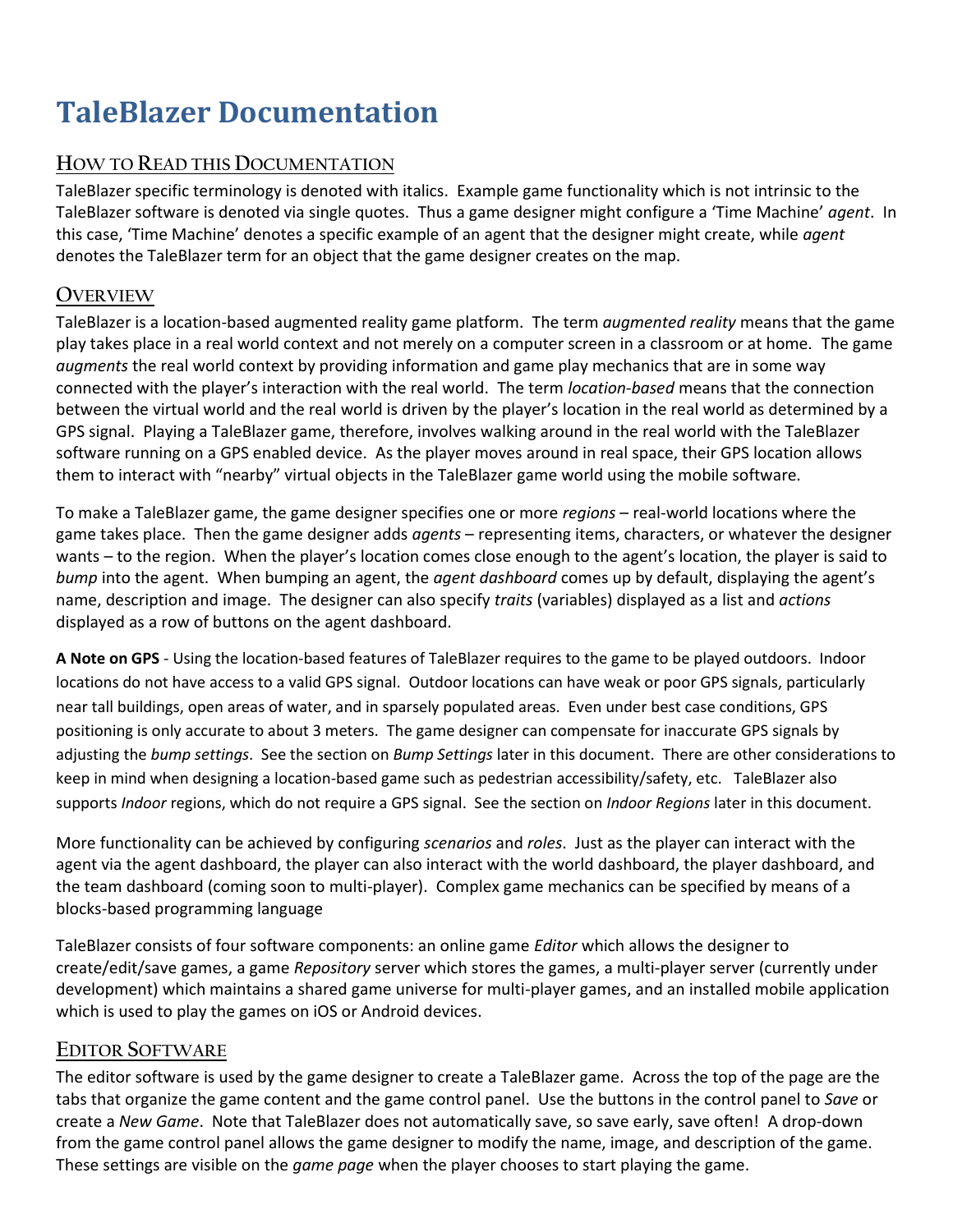The tabs separate the content into five areas, in more detail below.

### **WORLD**

The world tab includes all the settings that are relevant to the entire game world:

### Mobile Tabs

The game designer specifies which tabs are visible in the mobile software when the game is played:

- **Game** displays meta information about the game itself such as the name, image, and description of the game, the game code, as well as a *Leave Game* button which closes the game and turns off the GPS.
- **World** shows the world dashboard, including name, description, image, as well as world traits and actions.
- **Map**  shows the current location of the player as an icon on the game map along with the icons for the visible agents. If the player is close enough, as specified by the *bump settings*, the player can tap on agent icons to bump the agents.
- **Player**  shows the player dashboard, including the name, description, image, as well as player-specific traits and actions.
- **Clue Code**  here the player can enter a *clue code* which allows the player to interact with a *clue code* agent 'anytime, anywhere' – ie regardless of the player's GPS location
- **Heads Up** uses the compass and GPS readings of the device to show nearby agents as markers overlaid onto the video camera display. If the player is close enough, as specified by the *bump settings*, the player can tap on these markers to bump the agents.
- **Inventory**  shows the contents of the player's inventory
- **History**  shows a list of agents that the player has previously encountered in the game
- **Log** shows a list of all the things the player has done in the game.
- **Settings** allows the designer to access debugging functionality such as turning ON tap to visit, and changing the bump radii

### Multi-player vs. Single Player

#### (Under development)

A multi-player game includes multi-player game dynamics and requires the players to have consistent Internet access via a data plan or Wi-Fi signal to communicate with the multi-player server. Players in multi-player games experience a single shared game world in which changes to the virtual world are propagated to all players playing the same game. For example, if one player picks up an agent, then that agent will disappear from the map for all other players. Multi-player features include:

- Players experience a shared game world.
- Players can pass objects to each other.
- Players can engage in real-time in game chat with other players.
- Players can experience team-based game dynamics which require a *team* to accomplish goals together. Team-based dynamics are configured by the game designer using the *Teams* tab and certain team-based blocks in the blocks-based programming language. For example, the team may be required to have certain objects in their collective inventories in order for a new agent to become visible on the map or in order for the players on the team to be able to progress to the next region.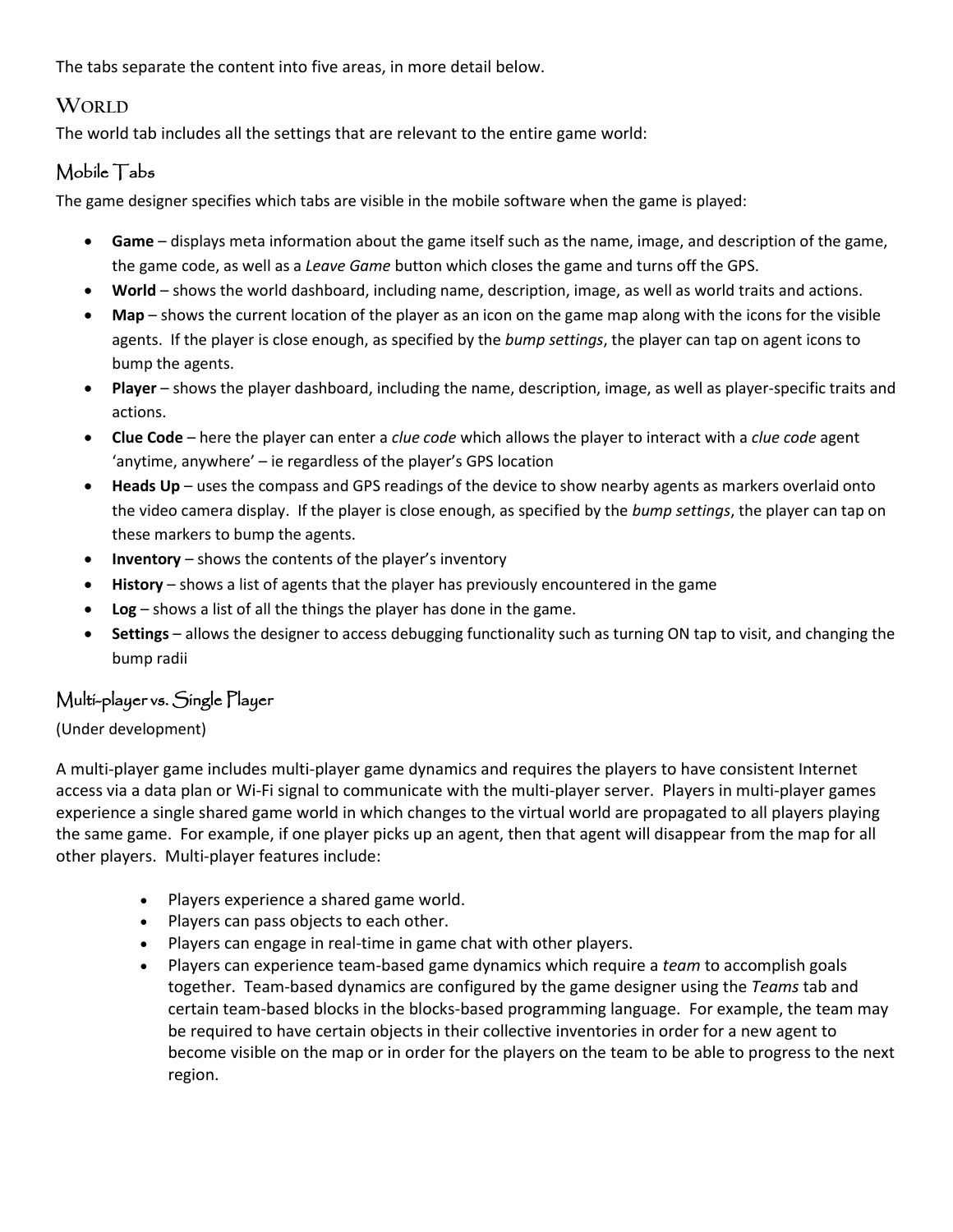### Introduction

The *introduction* comes up when the player first starts to play the game. The game designer can use the introduction to orient the player to the game in some way - set up the narrative, give the player a quest, or provide help on how to use the software or how to play this game.

### Mobile Settings

Certain advanced settings for the mobile software can be found here. The game designer can specify which key pad is presented to the player for entering passwords and clue codes, and whether the player must enter a password to show the *Settings* tab. The TaleBlazer mobile software allows the player to turn on *tap to bump* via the *Settings* tab. *Tap to bump* allows the player to tap on the map icons to visit the agents regardless of the player's location. This is important functionality for the game designer to be able to test their game when not on location. The savvy TaleBlazer mobile user can include the *Settings* tab for any game by tapping the *Show settings* checkbox in the *About* box (accessible by tapping the *About* button on the *Game* tab. Savvy game designers can protect this functionality by designating a password so that players cannot turn on the *tap to bump* setting unless they have the password.

# Bump Settings

These game-wide settings allow the designer to control how hard or easy it is for a player to *bump into* an agent. The designer specifies

- Whether *bumping* into an agent
	- o shows the agent dashboard AND runs the *bump script*(s) OR
	- o just runs the *bump script*
- How close the player must get to the agents in order to *bump* into them.
- Whether the agents can be *re-bumped*
	- o How far the player must get from the agents in order to allow them to be *re-bumped*
	- o By default, once an agent has been encountered, the player does not *re-bump* the same agent later in the game. If the *re-bump* option is checked, then agents can be *re-bumped* if the player leaves the immediate area and returns. This distance is enforced to prevent the agent from continuously popping up when the player is standing in one place.
- Whether the agent's map icon is
	- o Hidden on the map
	- o Visible on the map
	- $\circ$  Only visible when the player is within a specified distance
- Whether the player can *bump* the agent by tapping on its map icon in the map view.
	- o Regardless of how far the player is from the player
	- $\circ$  Only when the player is within a specified distance from the agent
- Whether the agent's marker in the Heads Up View is
	- o Hidden
	- o Visible
	- o Only visible when the player is within a specified distance
- Whether the player can *bump* the agent by tapping on its marker in the Heads Up View.
	- o Regardless of how far the player is from the player
	- $\circ$  Only when the player is within a specified distance from the agent

**A Note on GPS Accuracy** – for very small regions, the imprecise nature of the GPS signal will be more readily apparent to the player. The player icon will appear to jump around erratically and if the bump setting is configured in game coordinates, the players may have a very difficult time getting their player icon to get close enough to the agent icon to bump the agent. Mitigate this issue by either using meters instead of game coordinates and/or by increasing the threshold to allow players to bump into agents when further away. The player may still see their icon jump around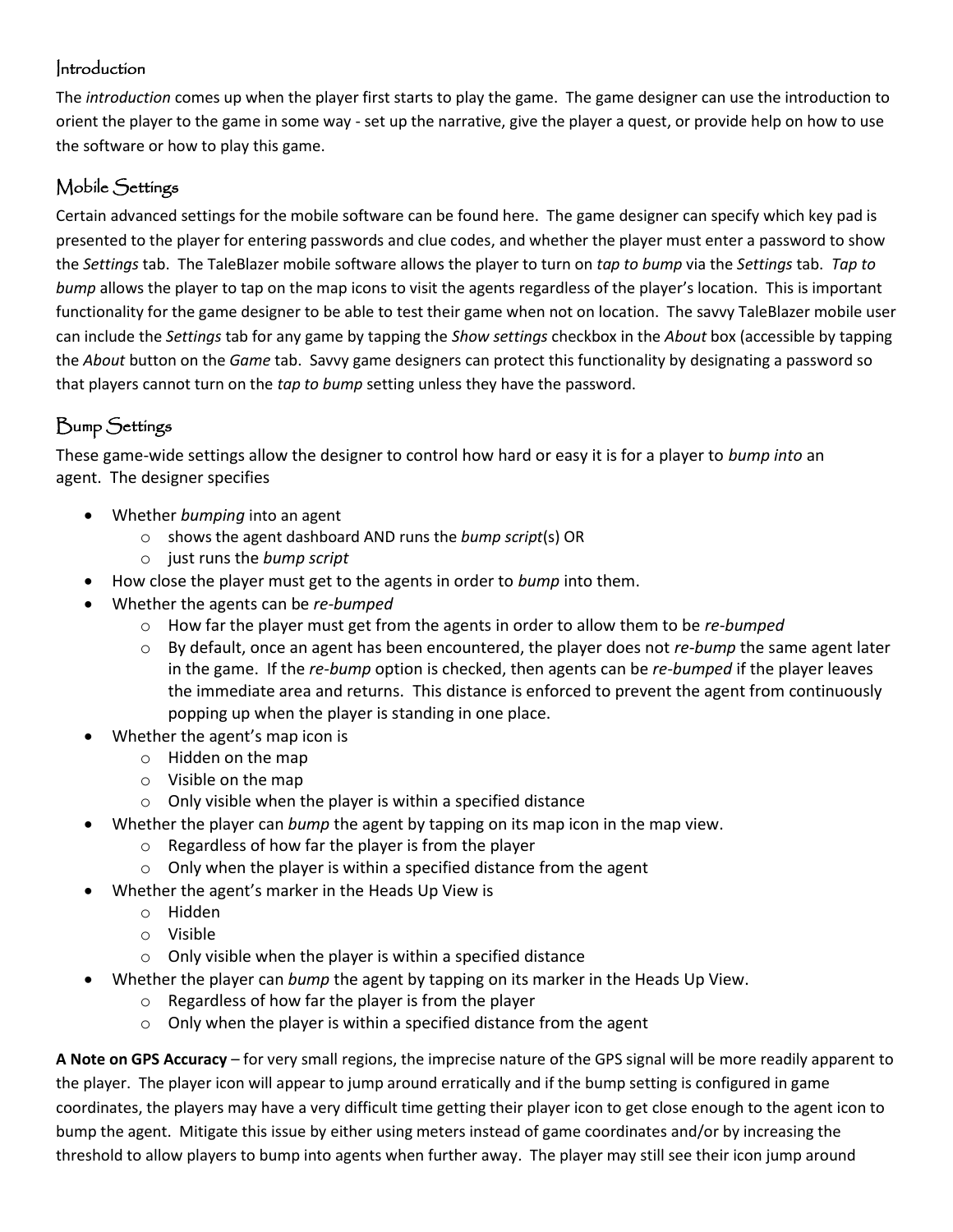erratically, but it won't be as hard to bump into the agents. Alternatively, you can consider including a larger region than absolutely necessary.

Agents can be configured individually to behave differently from each other. See *Bumping Agents* under the *Agents* section later in this document.

### **Scenarios**

*Scenarios* allow the game designer to specify different 'versions' of the same game that the players can pick from when they start the game. For example, the player might be asked to pick between 'Easy' and 'Hard' or between 'Short' and 'Long' or even 'Start at Main Entrance' and 'Start at Side Entrance'. Think of a scenario as a multiple choice question that the player answers at the beginning of the game. The game designer can use the player's 'answer' (ie which scenario they picked) in the game logic (as specified by the blocks-based programming language) at any later point in the game to take into account the player's choice.

### Actions

*Actions* appear as buttons on a dashboard. Actions can be:

- **Text** –displays rich formatted text
- **Video** plays an uploaded video or (under development) a YouTube video
- **Built-in** performs built-in functionality, such as the *pick up* and *drop* actions.
- **Script** executes a designer created script. See the section on *Scripting* later in this document.

The name, type, contents, and visibility of an action can be changed in the Editor via the relevant *Actions* box. The name of the action appears as the text on the action button. The visibility of the action determines whether the button will be visible to the player on the relevant dashboard. The designer can also specify the sort order of the buttons across the dashboard. The visibility of an action can also be changed at run-time (during game play) by means of the blocks-based programming language.

**A Note on Shared Actions** – the designer cannot choose to share actions among multiple agents, teams or roles. Only the *built-in* actions are shared. Changing the name of the *pick up* or *drop* action will change it for all agents. All other actions appear on the dashboard of only a single agent, team, or role.

To change which actions are visible on the dashboard during game play, add one or more *hide/show action* block(s) for example, under a *when player bumps* block (to hide/show agent actions) or add one or more *hide/show action* block(s) under a *when player sees player/world/team tab* blocks (to hide/show other actions).

### **Traits**

*Traits* are variables that the game designer can specify for agents, roles (ie players), teams, and for the world itself. The game designer declares and initializes a trait by pressing the *Add Trait* button and then using the *trait dialog* to add a trait to the given object (agent, role, team, world). When adding a trait, the designer specifies the name, the initial value, and the initial visibility of the trait. The visibility of the trait determines whether it will be visible to the player on the relevant dashboard. The name, value, and visibility of a trait can be changed in the Editor via the relevant *Traits* box, as well as the sort order of the traits. The value and visibility of a trait can also be changed at run-time (during game play) by means of the blocks-based programming language. When creating a new trait the designer must also specify the following attributes of the trait that cannot later be modified:

- **Scope** which object(s) can use this trait (not applicable to world traits since there is only one world)
	- o Common for all objects of the same type (agent, role, or team)
	- o Only for the current object (agent, role, or team)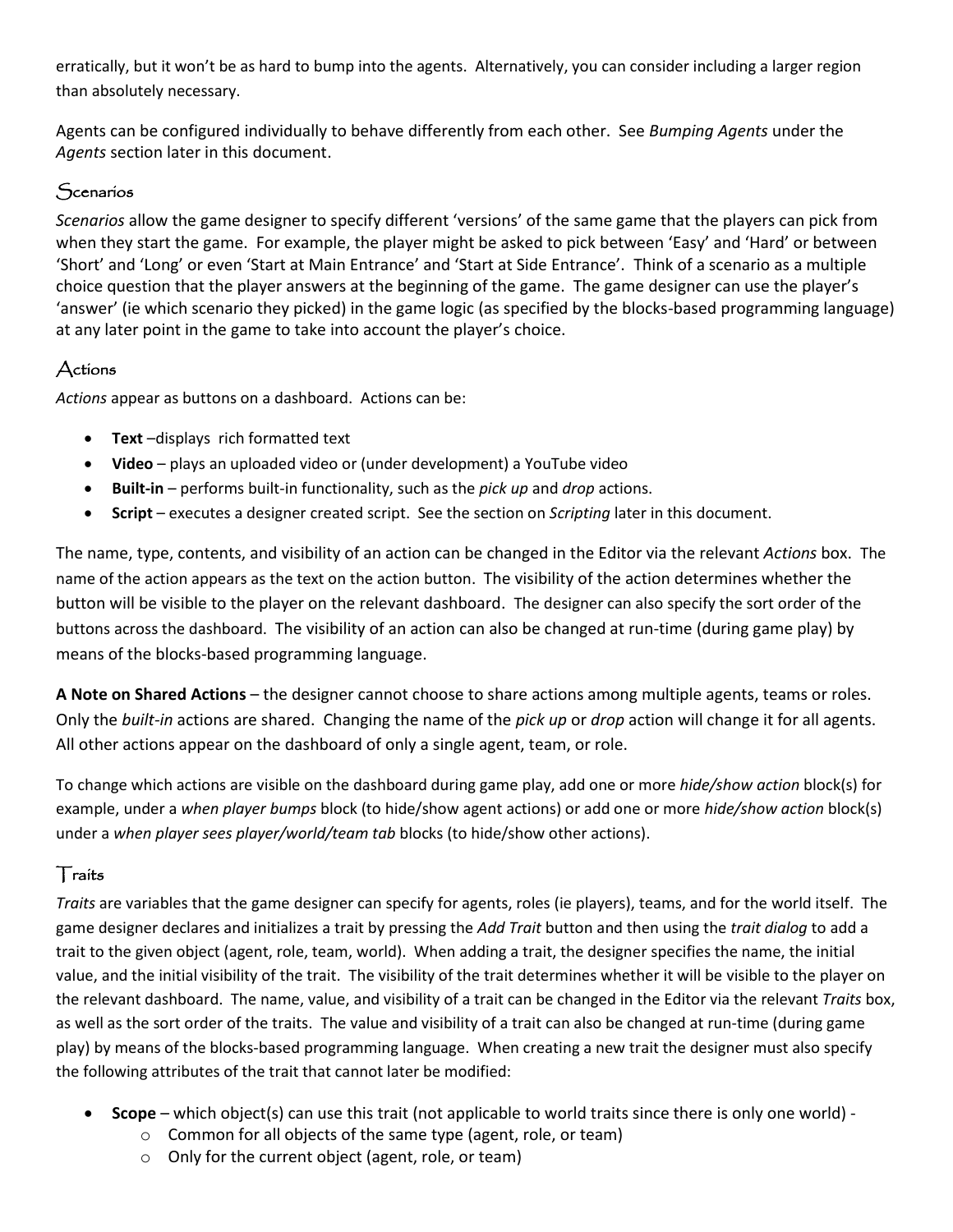World traits are global settings shared by all players in a game. For example, the designer can use a world trait to specify and display the current temperature in the virtual world, or the DOW Jones Industrial index, or the current level of the terrorist alert. We recommend that all player traits be created as common traits. This will allow you maximum flexibility in accessing the traits from all scripts in your game.

**A Note on Creating Traits** – In single-player games, there is no logical difference between world, team, and role traits. Each player has separate instances of all world, team, and role traits. Single player games run independently on each player's device without sharing a game world. However, in a multi-player game, world and team traits are shared among all players in the same world or team respectively because they are part of the same shared game world. For consistency's sake, even in single player games, the designer should create player variables as role traits and game-wide (global) variables as world traits. For example to keep track of the player's score, the game designer should use a role trait and not a world trait.

To change which traits are visible on the dashboard during game play, add one or more *hide/show trait* block(s) under a *when player bumps* block (to hide/show agent traits) or add one or more *hide/show trait* block(s) under a *when player sees player/game/team tab* blocks (to hide/show other traits).

# **Scripts**

The rest of the page is taken up by the script editor. For more information on scripting, see the section titled *Scripting* later in this document.

### **MAP**

On this tab, the game designer specifies a location in the real world where their game will take place. In order to play the game, the player needs to physically be in this location. The TaleBlazer *Map* tab shows a Google Maps view of the world which can be searched via a search bar. The designer can pan and zoom this view, and then can use the *Move Game To Here* button to move the *game boundaries* to the area visible in the map view. Alternatively, the designer can change the game boundaries by clicking and dragging on the blue square markers in the map view or by typing new lat/long values for the boundaries in the property box on the left side of the screen. To prevent the unwary designer from accidentally changing the game boundaries, the map is *locked* by default once the boundaries have been set. To change the boundaries of the game at any time after this point, unlock the *map* by unchecking the *Lock Map* checkbox.

The agents are visible in the map view as map icons. The game designer can edit the agents by clicking on them or (if the *Lock Agents* checkbox is unchecked) can move them by dragging. To keep the agents in their real world location and tweak the boundaries of the map – perhaps to include a larger or smaller area or to move the map slightly – use the *Preserve Agents' Lat/Lng* setting. To move the entire map to a new place, use the *Preserve Agents' X/Y* setting.

The game designer may also want to specify more complex map features:

### Custom Map

By default the mobile software uses the Google Maps API to display the player's position in the real world during the game. This API requires the player to remain within Wi-Fi or cell tower coverage to display the game map properly because the map is updated dynamically during game play as the player moves about the real world. In order to create a game that can be played without a data plan or in an area with poor Wi-Fi and cell tower coverage, the designer can upload a *custom map* – a jpg or png file which is displayed on the background during game play in lieu of the Google Map.

A custom map can also be used to show custom details on the map during game play, such as pedestrian paths, enhanced color, historical or geographic data, or even a fictional landscape.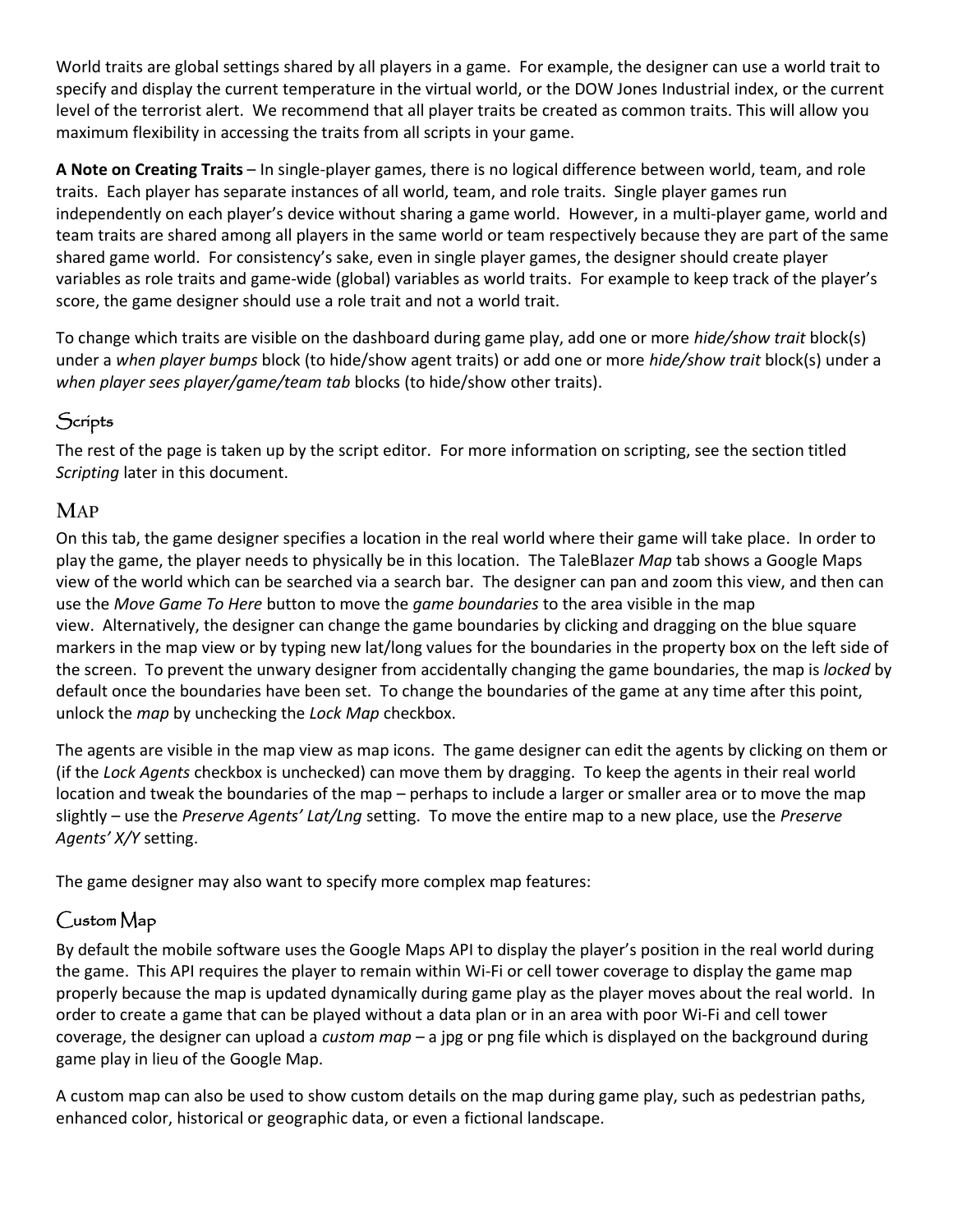#### **How to Capture a Satellite Image of the Game Area**

On the *Map* tab, pick the relevant region, then press the *Capture Image* button in the *Map Settings* section. The next step is to download the captured image to your local hard disk by right-clicking (or control clicking for the Mac) on it and selecting *Save Image As…* from the context menu. Once you have downloaded the captured image, you can open it in an image editing application and add layers for the buildings and pedestrian paths. You can even add text to give the player instructions. Once you have the desired image, upload it by pressing the *Upload Image* button.

### Multiple Regions

Multiple *regions* can be used to define different physical locations in which to play the game, such as two different areas of a school campus. But regions can also be used to create different layouts on the same physical location. The location of a TaleBlazer player or agent is specified by coordinates and by region. The map view on the handheld only shows the players and agents that exist in the same region as the player. For example, you can use multiple regions each mapped to the same real world location to represent different game levels, time periods, or different outcomes for the player's in-game decisions. All players start in the same *default* region, specified via a checkbox on the Maps tab. There is no automatic way for a player to move from one region to another – the game designer must provide a way for the player to change to another region via a *move to* block in a script. For example, the game designer can create a 'Time Machine' *agent* that includes a 'Visit the Future' *action* which calls a script that includes a *switch region* block*.* Thus the player can get to the 'Future' region by meeting the 'Time Machine' agent and tapping on the 'Visit the Future' action. For more information on this example specifically and for more information on agents and actions in general, see the section on Agents.

#### Indoor Regions

*Indoor regions* provide a way to include game play in indoor spaces if part of the game will be played indoors out of range of a GPS signal. The software does not detect when the player moves indoors or outdoors. If the player's in game location is set to an *outdoor region*, the GPS device will continuously attempt to find a signal, even if the player moves to an indoor location in the real world. Likewise regardless of the player's real world location, when a player's in-game location is set to an *indoor region* via the *move to* block, the GPS device is turned off and no player icons appear on the map. Instead of bumping into the agents via the GPS signal, the player bumps into agents in an indoor region by tapping on them. Indoor regions are often used with *password protected agents* to force the players to walk around the physical space. See the section on *Password Protected Agents* later in this document.

#### **AGENTS**

The game designer creates agents in a region and gives each agent a name, description, and image. The designer can also specify the agent's icon, which is displayed when the agent is visible on the map tab and alongside the agent's name in other places in the mobile software.

### Settings

#### **Clue Codes**

Agents can be configured to be located as a *clue code* instead of at a coordinate in a specific region. A clue code agent is bumped when the player types in the correct clue code on the clue code tab. The game designer can use clue codes to implement the same functionality as an audio tour in a museum in which the player searches for signage and then types in a number. Clue code agents can be accessed anytime, anywhere.

#### **Password Protection**

The designer can opt to password protect the dashboard so that the player must enter a password in order to see the traits and actions on the agent's dashboard.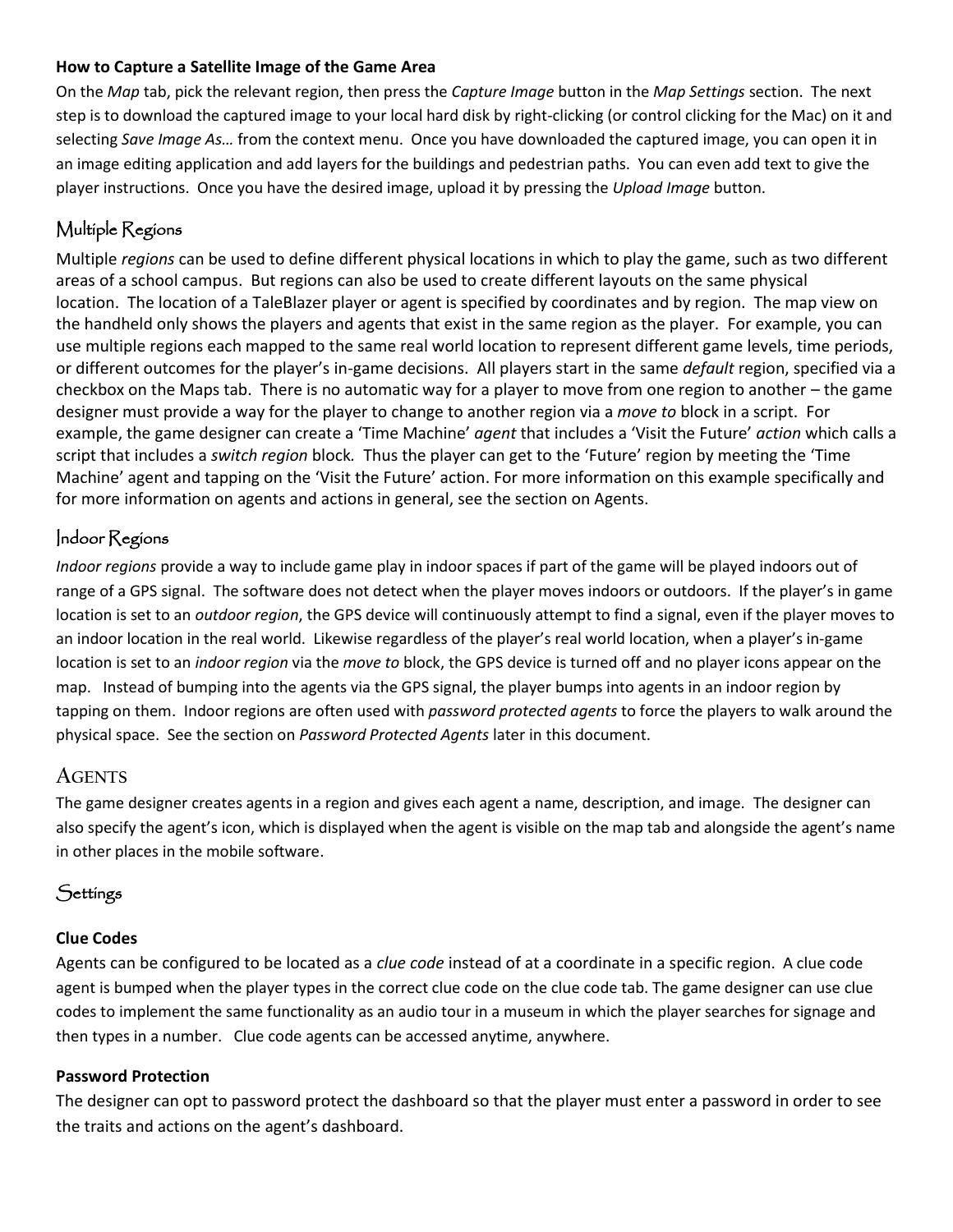**A Note on Clue Codes vs. Password Protection** – Password protection differs from clue codes in the way that the agent is accessed. With a password protected agent, the agent still has a location in the real world and its dashboard comes up automatically when the player *bumps* into it. The player has an automatic in-game prompt at that physical location that they need a password. For a clue code, the player can enter the clue code to access the agent anytime, anywhere. The game designer must provide the prompt for the player to know when to enter a clue code. Perhaps the introduction tells the player to enter a clue code; perhaps players are told to look for clue codes on signs in the physical world; perhaps an agent in the game tells one player a clue code and they must share it with the other players; perhaps the narrative of the game allows the player to interact with the same clue code agent differently at different points in the game.

# Excluded Agents

Excluded agents are inert and inaccessible by the player. When an agent is excluded, players cannot see the agent, *bump* the agent, or interact with it. An excluded agent, however, can be referenced by the scripting language. The traits of an excluded agent can still be accessed and/or changed via scripting. An excluded agent can be included via the *include agent* block; likewise, an included agent can be excluded via the *exclude agent* block.

# Bumping Agents

When the player encounters or meets an agent in the TaleBlazer software it is called *bumping* the agent. *Bumping* an agent can happen in one of five ways:

- 1. GPS proximity when the player is "close enough" to the location of the agent
- 2. Map icon tap when the player taps on the agent's map icon in the *Map* view
- 3. Heads Up tap when the player taps on the agent *marker* in the *Heads Up* tab
- 4. Inventory tap when the player taps on an agent in their inventory tab
- 5. Clue Code when the player enters the correct *clue code* (for 'clue code' agents only) on the *clue code* tab.

When the player *bumps* the agent, the agent *dashboard* pops up by default, showing the agent's name, description, image, and visible traits and actions.

**Note on History** – the history is meant to provide a way for the player to review information they've already seen. The player can review the traits of the agent at the time they last visited the agent and can see the *text* or *video* actions that were visible when they last saw the agent, but the player cannot see the current values of the traits nor any actions that might change the game play such as *built-in* actions or *script* actions. When the player views the agent dashboard via the history tab, the bump script does NOT execute.

### **Bump Settings**

Certain bump settings can be configured differently for individual agents. By default, each agent is set to use the game-wide settings. To create an agent that can only be seen in Heads Up view, uncheck the *Use game settings* for that agent, then uncheck *Allow GPS proximity to bump this agent,* check the *Hidden on map* checkbox, and check the *Visible in Heads Up view* radio button and the *Allow player to tap to bump* checkbox. The agent will not be visible or accessible in the map view, but will be visible and *bumpable* in the Heads Up view.

# Actions

See the *Actions* section under the *World* area earlier in this documentation.

### **Traits**

See the *Traits* section under the *World* area earlier in this documentation.